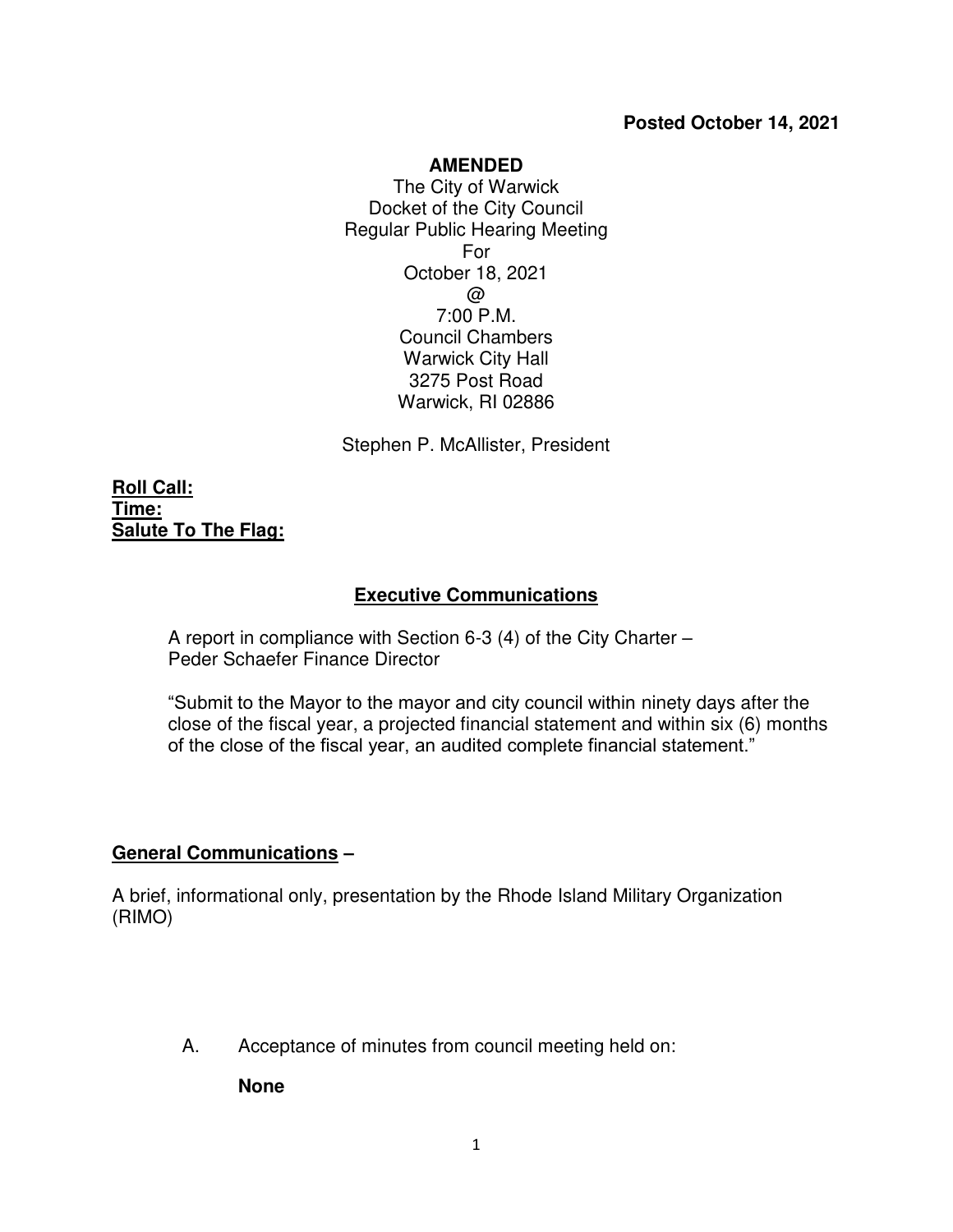# **Public Comment**

**RULE 41.** After the General Communications and prior to the Consent Calendar at each City Council Public Hearing meeting there shall be a fifteen minute period during which citizens may comment about Warwick city government issues subject to the following stipulations:

- a) The total period of time for public comment shall be 15 minutes. Comments need to be brief in order to allow as many citizens as possible to participate.
- b) The topics for comment shall be issues directly affecting City government.
- c) City Council members will not respond to questions during the public comment period.
- d) The public comment session will terminate at the expiration of 15 minutes. Waiver of this provision requires unanimous consent.

e)

- **1. Consent Calendar –**
- **1. PCR-134-21 Resolution Relative to Bids**

(Councilman Howe)

Committee Report: (Finance)

Action: Moved by: Seconded by: Vote:

**Consent calendar vote:**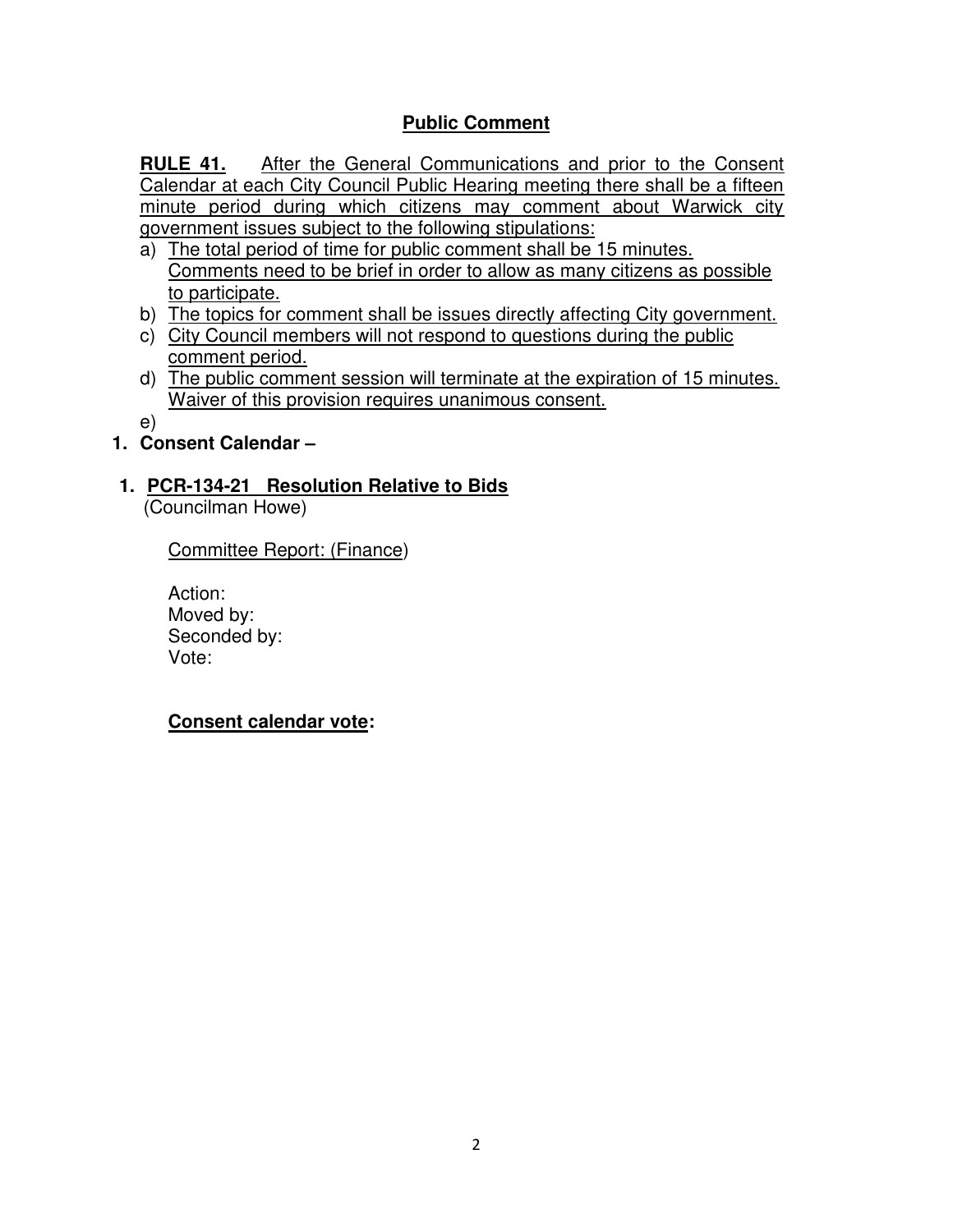# **Unfinished Business**

(Items to be considered may include second passage of ordinances not tabled, first passage of ordinances not tabled, resolutions, reports of committees on items referred and previously tabled, removal of items from the table, and action on items removed from the table)

#### **1. PCO-6-20 (Sub B) An Ordinance relative to Amendment of the Warwick Zoning Ordinances: Regulations for the Installation of Solar Energy Systems**  (Councilman Sinapi)

**First Passage, Public Hearing** 

Committee Report: (Ordinance):

Action: Moved by: Seconded by: Vote:

Speaking For:

Speaking Against:

Action: Moved by: Seconded by: Vote:

Action: Moved by: Seconded by: Vote:

# **2. PCO-23A-21 An Ordinance Amending the Zoning Ordinance of the City of Warwick, RWR Real Estate Investment Group, LLC**

(Council President McAllister)

# **Second Passage**

Committee Report: (Public Properties/Land Use):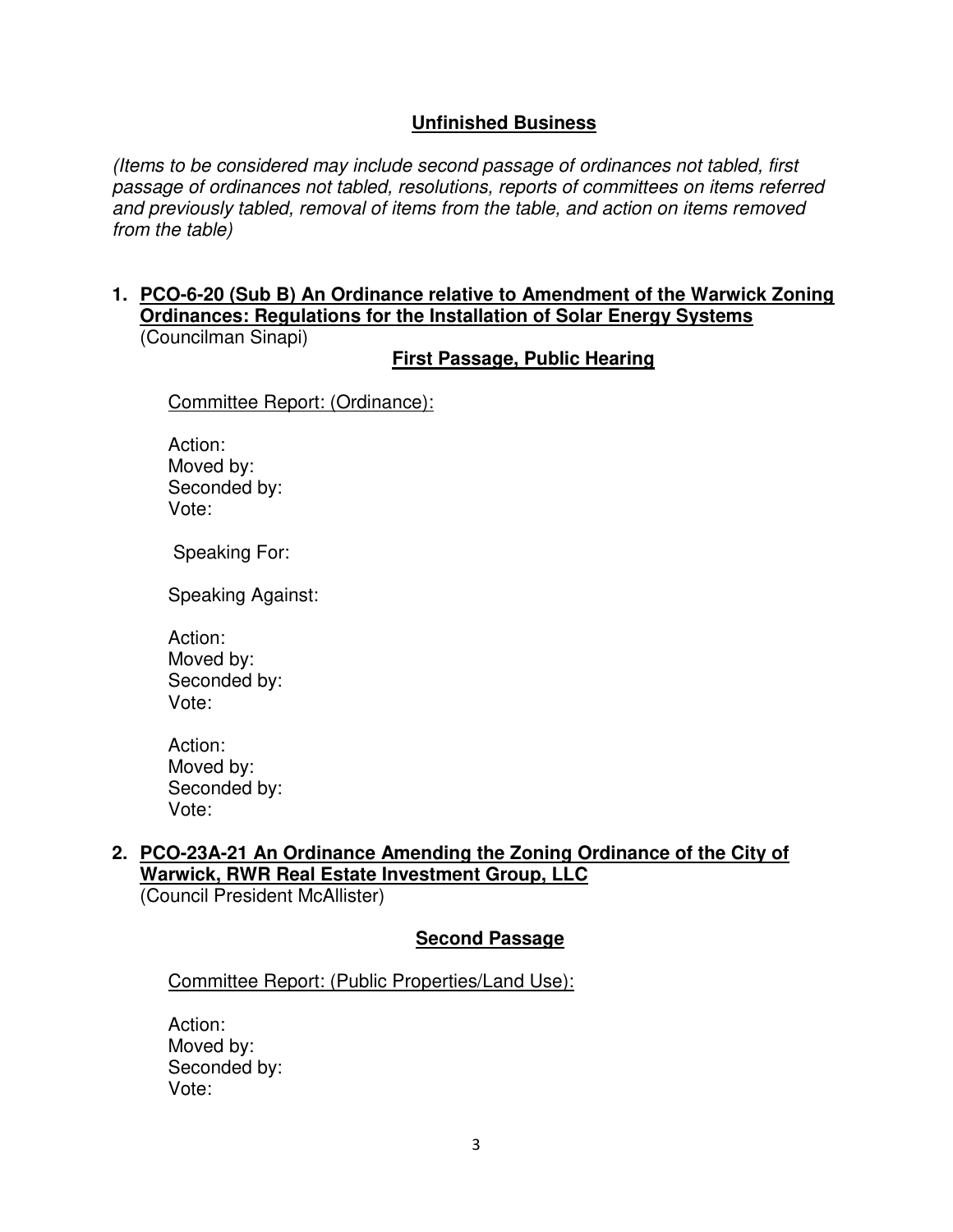### **3. PCO-23-21 Ordinance in regards to 12 "No Parking Either Side May 15th thru September 15th" to be placed on the median on Strand Ave.**

(Councilwoman Travis)

### **Second Passage**

Committee Report: (Ordinance):

Action: Moved by: Seconded by: Vote:

**4. PCO-24-21 Ordinance in regards to erecting "No Parking Either Side of Street" signs at the following locations: Bay Ave@ intersection of Stender Blvd/Burr Ave, Bay Ace on pole numbers 2, 3,4.,5 and 6, Burr Ave @ Wade Street, No parking here to Corner.** (Councilwoman Travis)

# **Second Passage**

Committee Report: (Ordinance):

Action: Moved by: Seconded by: Vote:

**5. PCO-25-21 Ordinance in regards to erecting "Truck and Trailer Parking Only" and "Tow Zone" at the entrance of the Oakland Beach Boat Ramp and get ready area** (Councilwoman Travis)

# **Second Passage**

Committee Report: (Ordinance):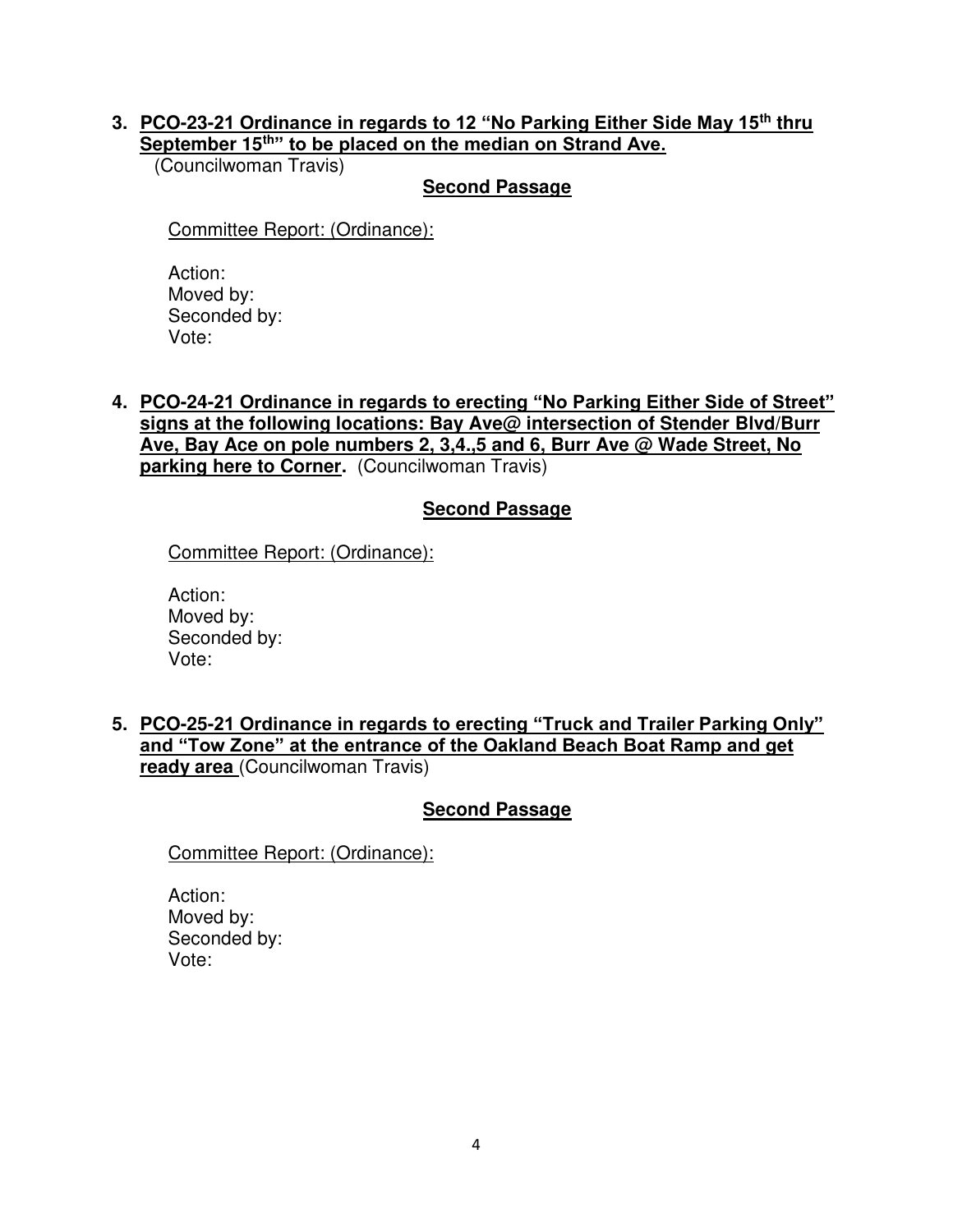### **6. PCO-26-21 Ordinance in regards to erecting "One Way Signs" on Pequot Ave, Heron St. and Overton St at the intersection of Suburban Parkway**

(Councilwoman Travis)

### **Second Passage**

Committee Report: (Ordinance):

Action: Moved by: Seconded by: Vote:

### **7. PCO-28-21 Ordinance in regards to "Tow Zone" on Stender Ave connecting Oakland Beach and Burr Ave** (Councilwoman Travis)

# **Second Passage**

Committee Report: (Ordinance):

Action: Moved by: Seconded by: Vote:

**8. PCR-97-20 – Resolution regarding ratification of the Cooper Building Lease**  (Councilman Sinapi)

Committee Report: (Finance):

Action: Moved by: Seconded by: Vote:

### **9. PCR-125-21 A Resolution in regards to a 4 way Stop Sign on Clifton and Leroy**  (Councilman Ladouceur)

Committee Report: (Public Safety):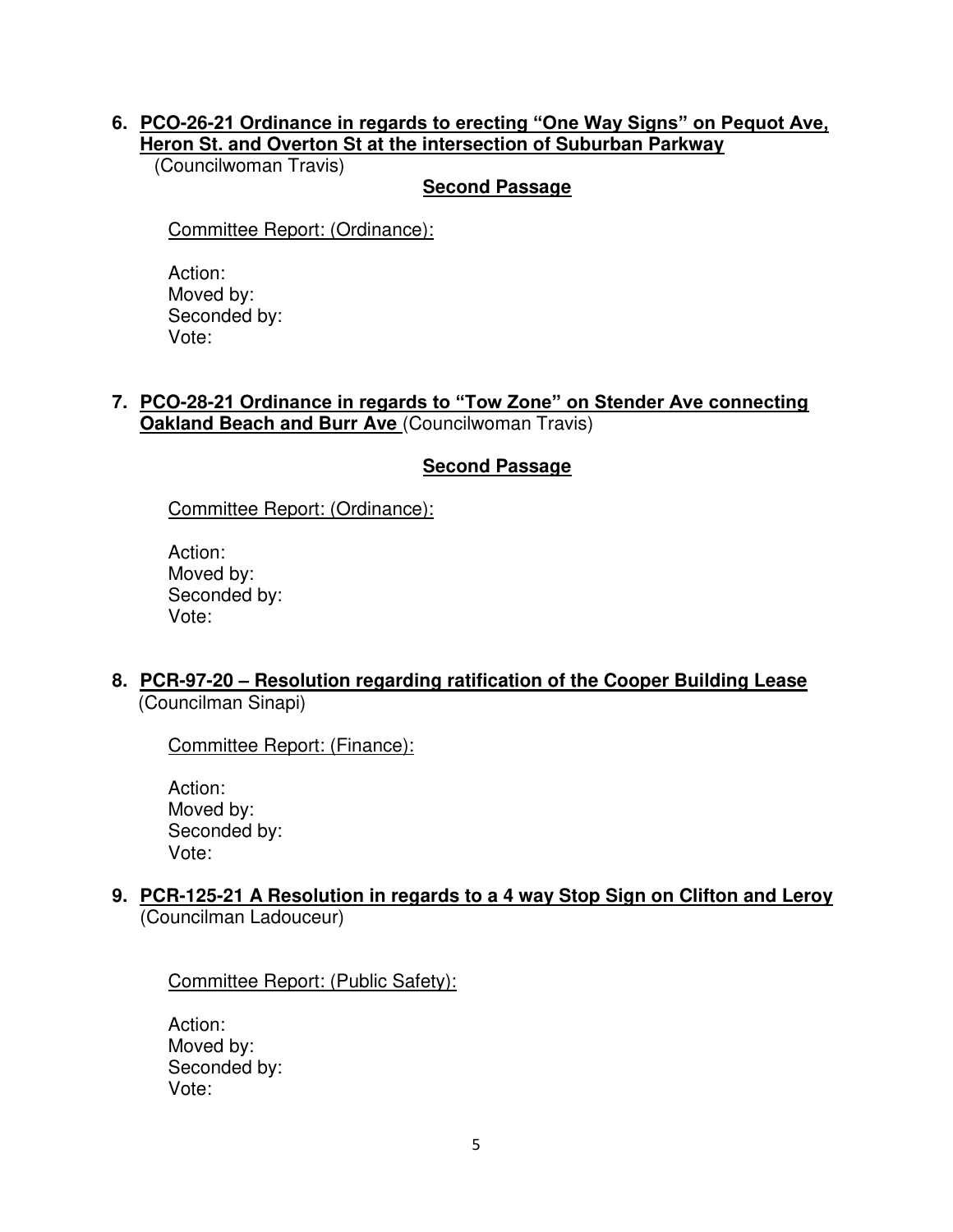### **New Business**

### **1. PCO-32-21 An Ordinance in regards to the placement of "No Parking Either Side" signs on the entire roadway of Angell court and on Narragansett Bay Avenue from Angell Court to Warwick Neck Avenue**

(Councilman Ladouceur)

**First Passage** 

Committee Report: (Ordinance):

Action: Moved by: Seconded by: Vote:

#### **2. PCR-130-21 A Resolution in regards to the removal of "No Parking" Signs on the North Side of Miantonomo Drive East of Pole #20** (Councilman Foley)

Committee Report: (Public Safety):

Action: Moved by: Seconded by: Vote:

### **3. PCR-131-21 A Resolution in regards to erecting 3 Way Stop Sign at the Intersection of Edgehill Road and Brewster Dr.** (Councilman McElroy)

Committee Report: (Public Safety):